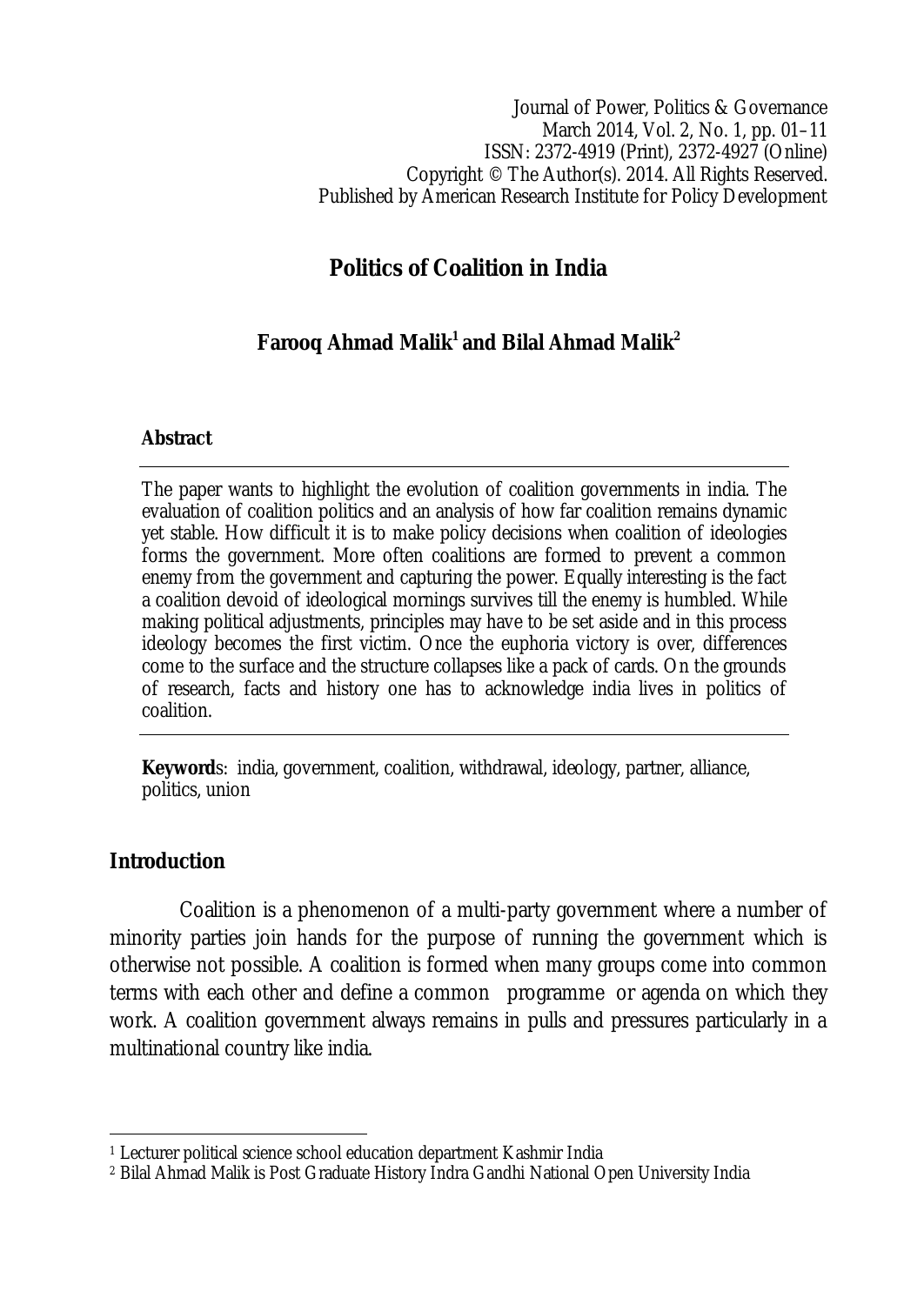The coalition partners always go for barging in the given situation and never give up unless it breaks or makes. Hence, coalitions often remain on tender hooks unless every partner is taken on board. No partner comes on board unless given a fair share from the cake.

The term 'coalition' is derived from the Latin word 'coalition' which is the verbal substantive coalescere. Co means together and alescere means to go or to grow together. According to the dictionary meaning, coalition means an act of coalescing, or uniting into one body, a union of persons, states or an alliance. It is a combination of a body or parts into one whole. In the strict political sense the word 'coalition' is used for an alliance or temporary union for joint action of various powers or States and also of the union into a single government of distinct parties or members of distinct parties.(1)

"A coalition government is a combination of heterogeneous socio-political elements which are susceptible to political turmoil and storms emerging from changing socio-political conditions and compulsions".(2)

After independence, The largest democracy has largely been ruled or governed by the single largest party that is , of course, Indian national congress. Congress party since its inception in 1885 has evolved as the most organized and vibrant force through every nock and corner of india. Since congress party has faced a lot of music during India's freedom struggle from the White men not to exclude an ordinary Indian who might have faced the British axe and not just music. Needless, to say the very existence of congress goes to the the British account.Bipin Chandra Beautifully articulates in his book "History of modern India " page 208 if Hume wanted to use the congress as a 'safety valve', the early congress leaders hoped to use him as a lightning conductor'. Once, called safety valve finally made British pay the huge price they had borrowed from the India in the name of trade centuries ago and finally returned back to India in 1947 with unfortunate partition. The organized congress party ruled India with no parallel or competition. The charisma of Nehru, Patel, and Azad had given congress the yield that congress enjoyed until 1977.

Unlike general perception, coalition in politics is not a new concept for Indian politics coalitionism as a form of government is common and widely practiced in Europe.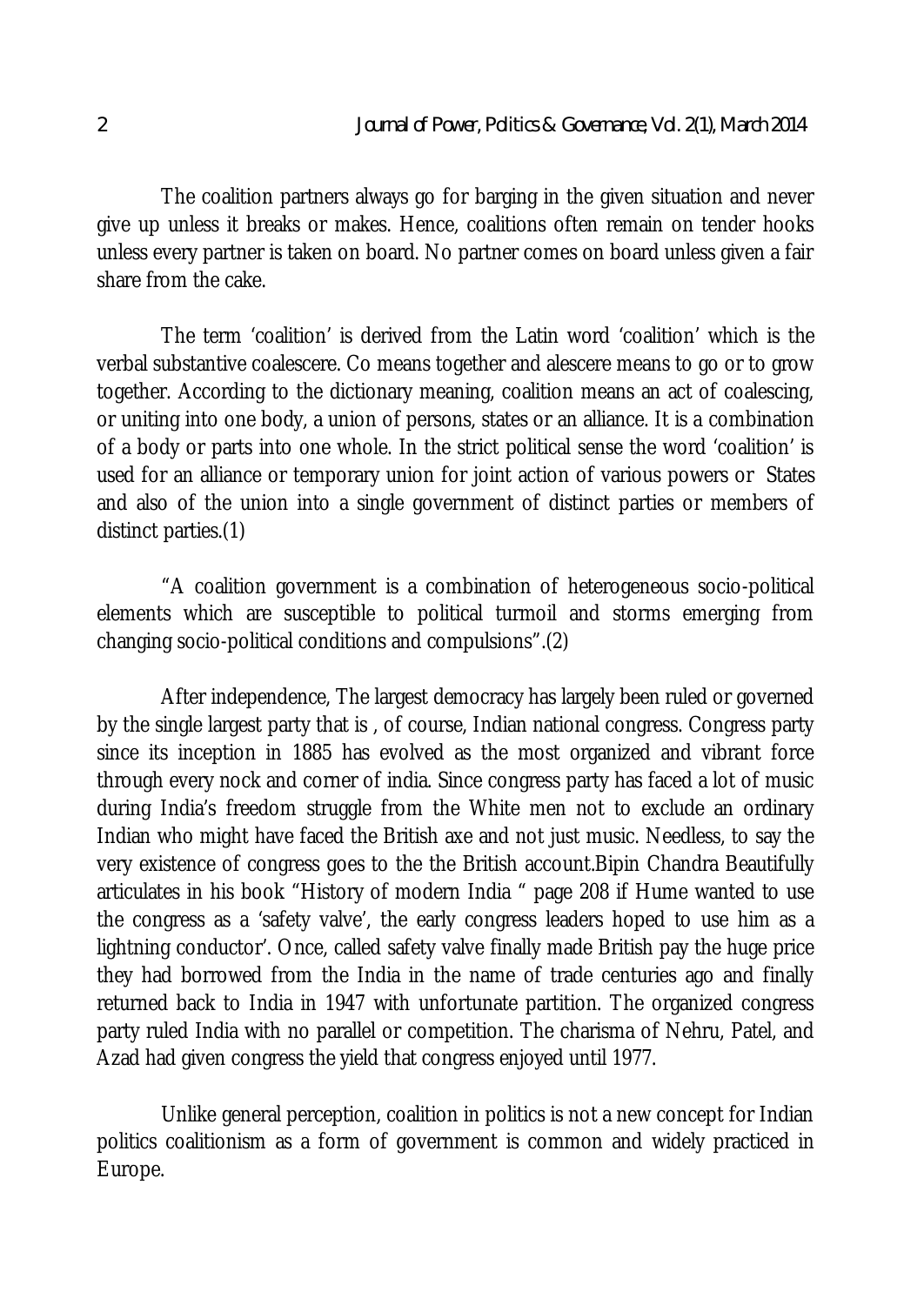Indian too has accumulated not inconsiderable amount of experience in the form of governing arrangement. Undivided India got its first experience of coalition government in 1937 when the government of India act, 1935 became operative. At the time Jinnah asked for a coalition consisting of congress and Muslim league in UP but congress the party holding majority did not entertain this demand. Mohammad Ali Jinnah at that time argued that in India coalition was the only respectable device to give to the Muslims a fair share in governance in other states like NWFP and Punjab congress formed coalitions with other regional parties.(3)

First experience of coalition in free India at the union level goes back to 1977 when non congress forces united under the leadership of Morarji Desai in the name of janta government. Ram Monhar Lohia In 1963 had propounded the strategy of Anti-Congressism or non congressism. He was of the opinion that since in the past three general elections the Congress had won with a thumping majority, there was a feeling among the masses that the Congress could not be defeated and it had come to stay in power for ever.Lohia invited all the Opposition parties to field a single candidate against Congress candidates so that the non congress votes won't get divided and common masses could come out of the illusion that congress can't be defeated. This formula of Dr. Lohia saw success in the 1967 general elections with the Congress party defeated in seven States and Samyuktha Vidhayak Dal governments formed by the Opposition parties of the time. Lohia's fomula sowed the seeds for coalition politics in india.The first coalition was formed under the experience of Morarji Desai .He was the oldest man to become prime minister of India. The four party janta government remained in power for about two years i.e, 1977-1979.the power struggle struggle in the government did not allow Desai to continue anymore. Once the no confidence motion against Desai was discussed in the lower house mr.Desai tendered his resignation. The Janta government collapsed like a house of cards in july 1979 when floodgates of defections opened with the departure of various group leaders like George Fernandes ,H.N.Bahuguna ,Biju patnaik and mudhu Limaye.(4)

Second coalition, a new coalition was formed with mr.Charan Singh as the prime minister in October 1979.(5)He was the only prime minister who didn't face the parliament. This coalition had the support of CPI(M) and the CPI. There was pro wast Fernandes and pro soviet Bahuguna faction in the coalition. On paper charan Singh had the absolute majority.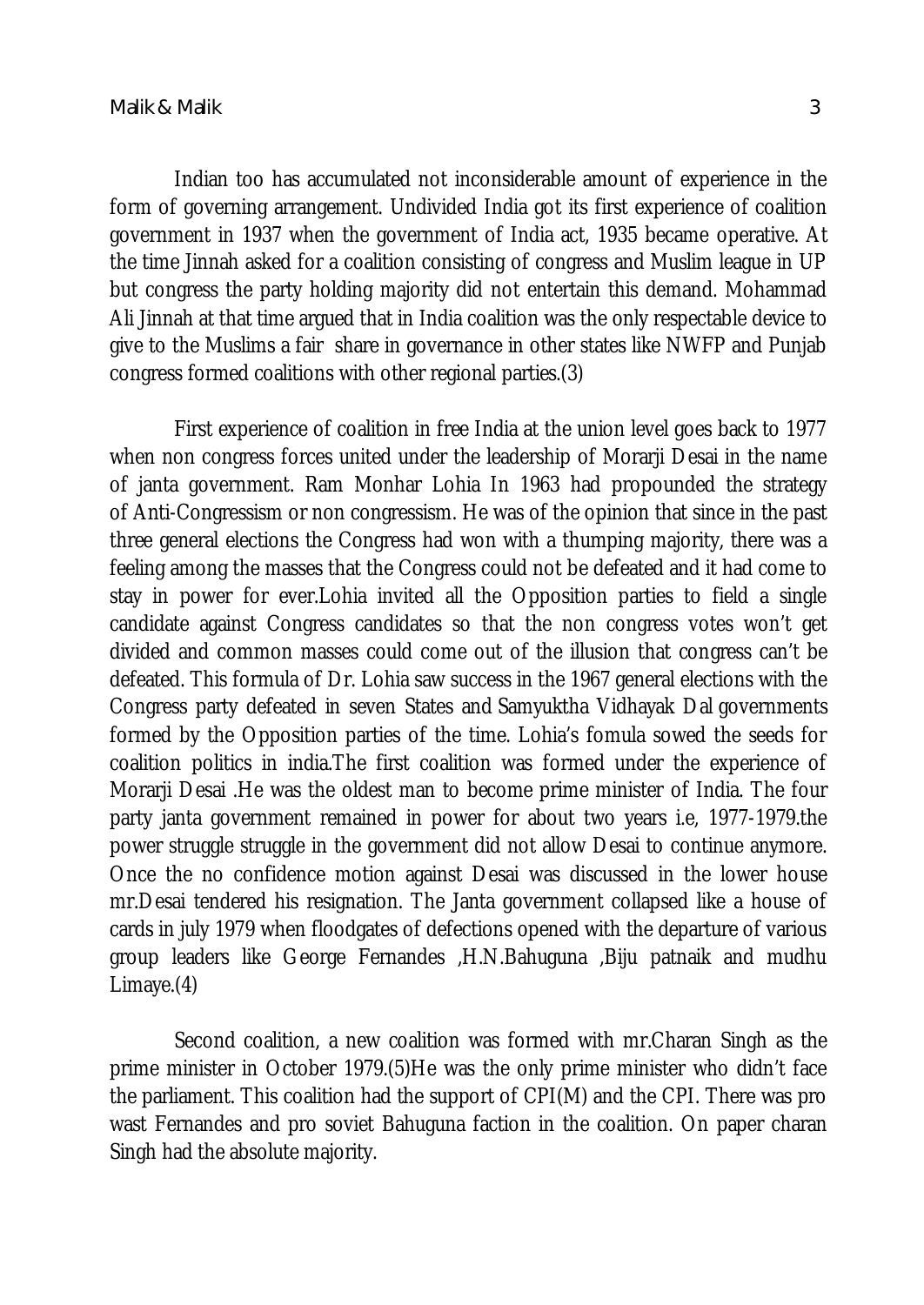But, once President asked him to seek a vote of confidence in the house within three weeks time. Mr.Charan Singh tendered his resignation before facing the house. Hence became the first Indian prime minster who did not face the house.

Third coalition was formed in the name of national front under the leadership of V.P.Singh in December 1989.V.P.Singh government was supported by BJP and the then single largest party congress which did not form the govt. as a political strategy. National front government had also the support of CPI,CPI(M),The RSP and the Forward Block. But, the honeymoon period was short lived when BJP withdrew its support to V.P.Singh on the eve of Advani's arrest on the backdrop of his Rath Yatra from somnath to Gujarat despite BJP'S warning to withdraw support if Advani is arrested. Though national front government remained in power only for 11 months. The then Indian president R.Venketaraman observes, "it is my impression that if V.P. Singh had headed a government with a clear majority instead of depending on a conglomeration of parties mutually destructive to each other, he would have given a good administration to the country. Being dependent on parties with different objectives and ideologies, he could not with stand pressures from discordant groups"(.6)

Fourth coalition,V.P.Singh's coalition government was defeated by 142 votes for and 346 against the confidence motion on nov.7,1990 in the Lok Sabha.By nov.8,all major political parties declined to shoulder the responsibility for administration. Chandra Shekhar had already staked his claim to form the government with the help of the congress(i), the AIADMK, BSP, Muslim league , j&k national conference ,Kerala congress(M),Shiromni Akali Dal (panthic) and a few independent members.(7) Chandra shekhar formed the government on November 11 1990 despite the criticism that defectors should not have been invited to form government. Chandra Shekhar offered his resignation on  $6<sup>th</sup>$  march 1991 and advised for dissolution of house on the issue of maintaining surveillance of Rajiv Gandhi by some Haryana policemen. The then President R. Venkataraman's take on the leadership of Chandra shekhar government "during his few months in office ,he had handled parliament competently and was responsive to suggestions from the opposition. He was under constant strain from the pressures of the congress party ,which I am afraid ,assumed that it was the real government and Chandra shekhar only a proxy.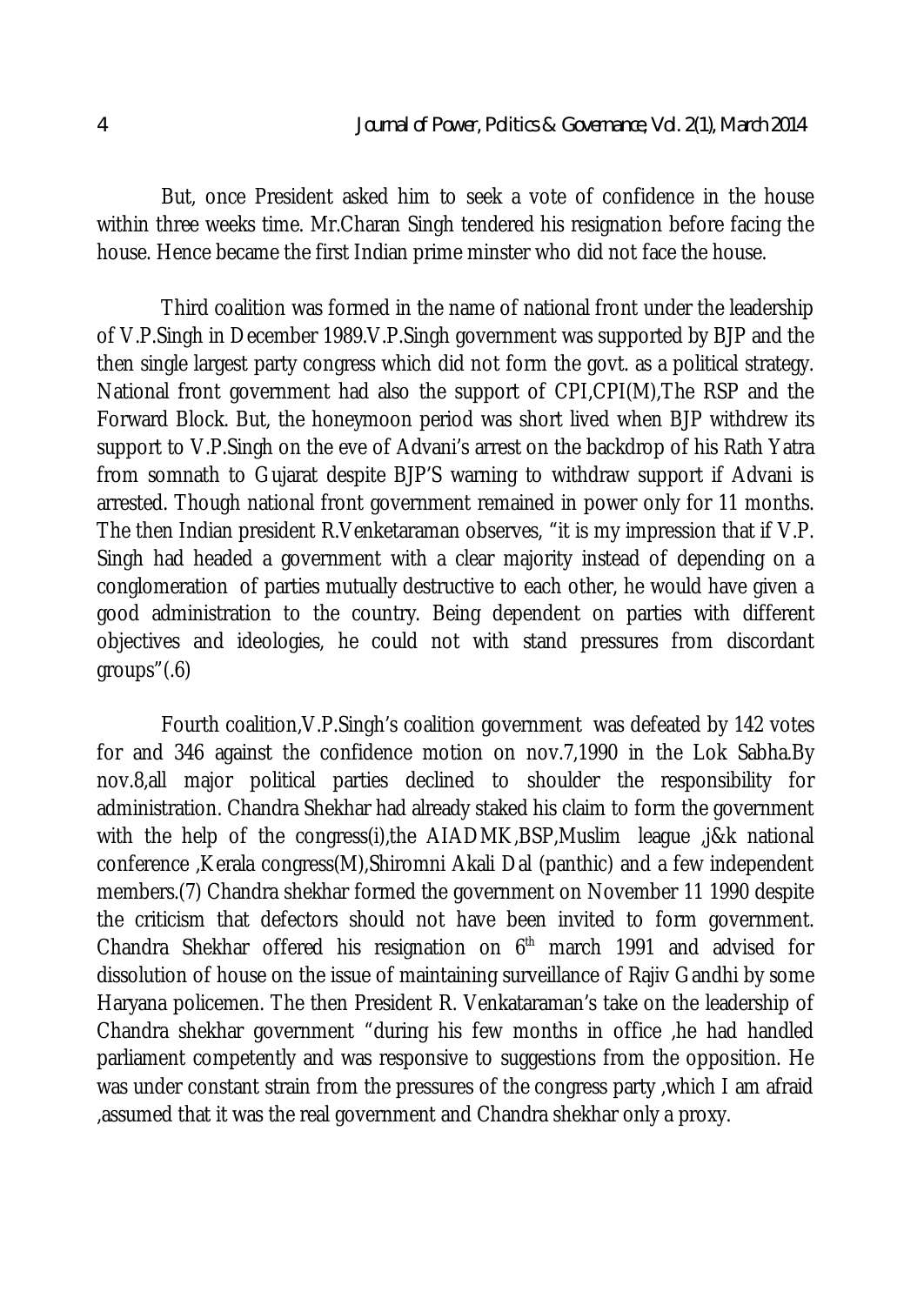The office hungry coterie of the congress party used to misguide Rajiv Gandhi that Chandra Shekhar's attempts at building up a good image could prove deleterious to his image…. I realized that unequal combinations are always disadvantageous to the weaker side."(8)

Fifth coalition was formed under the leadership of H.D.Deve Gowda in the banner of united front government. The United Front was a coalition government of 13 political parties including outside support of congress,CPI, Other members of the front included the Samajwadi Party, Dravida Munnetra Kazhagam, Asom Gana Parishad, Tamil Maanila Congress, Communist Party of India and Telugu Desam Party. The united front government headed by H.D.DEVE Gowda was like a chariot being pulled at times in different direction by 13 horses.(9) The Congress revoked its support to Gowda amidst discontent over communication between the coalition and the Congress. Hence, the united front government lost the vote of confidence with 190 in favour and 338 against.

Sixth coalition was headed by I.K. Gujral from  $21<sup>st</sup>$  April 1997 to 19<sup>th</sup> march 1998 as a consensus candidate between others that included Lalu Prasad Yadav, Mulayam Singh Yadav , INC,left parties and others'. The INC finally withdrew support from his government on 28 November after Gujral sent Kesri a letter saying he would not dismiss any DMK leaders. Gujral resigned following the withdrawal and sent a letter to President K. R. Narayanan that read: "My government has lost its majority and does not want to continue in office on moral grounds" .(10) The president accepted the resignation, but asked for Gujral to stay on in an interim capacity. The president finally dissolved parliament on 4 December once formation of government by any party did not materialize.

Seventh coalition was led by A.B.Vajpayee from 19 march 1998 to 10th oct.1999.the BJP led coalition was supported by AIADMK, BJD, Akali Dal, Shiv sena,PMK,TRC and others. This coalition of two many parties did not last long since the demands of AIADMK were not met including the demand of Jayalalitha to sack defence minister George Fernandes.It was but natural that she would withdraw her support and of course she did not surprise anyone. Once mr.Vaypayee moved confidence motion it was lost by one vote i.e,269 in favour and 270 against. Hence, mr.Vaypayeee tendered his resignation to the president of india and came to an end what was a shaky coalition.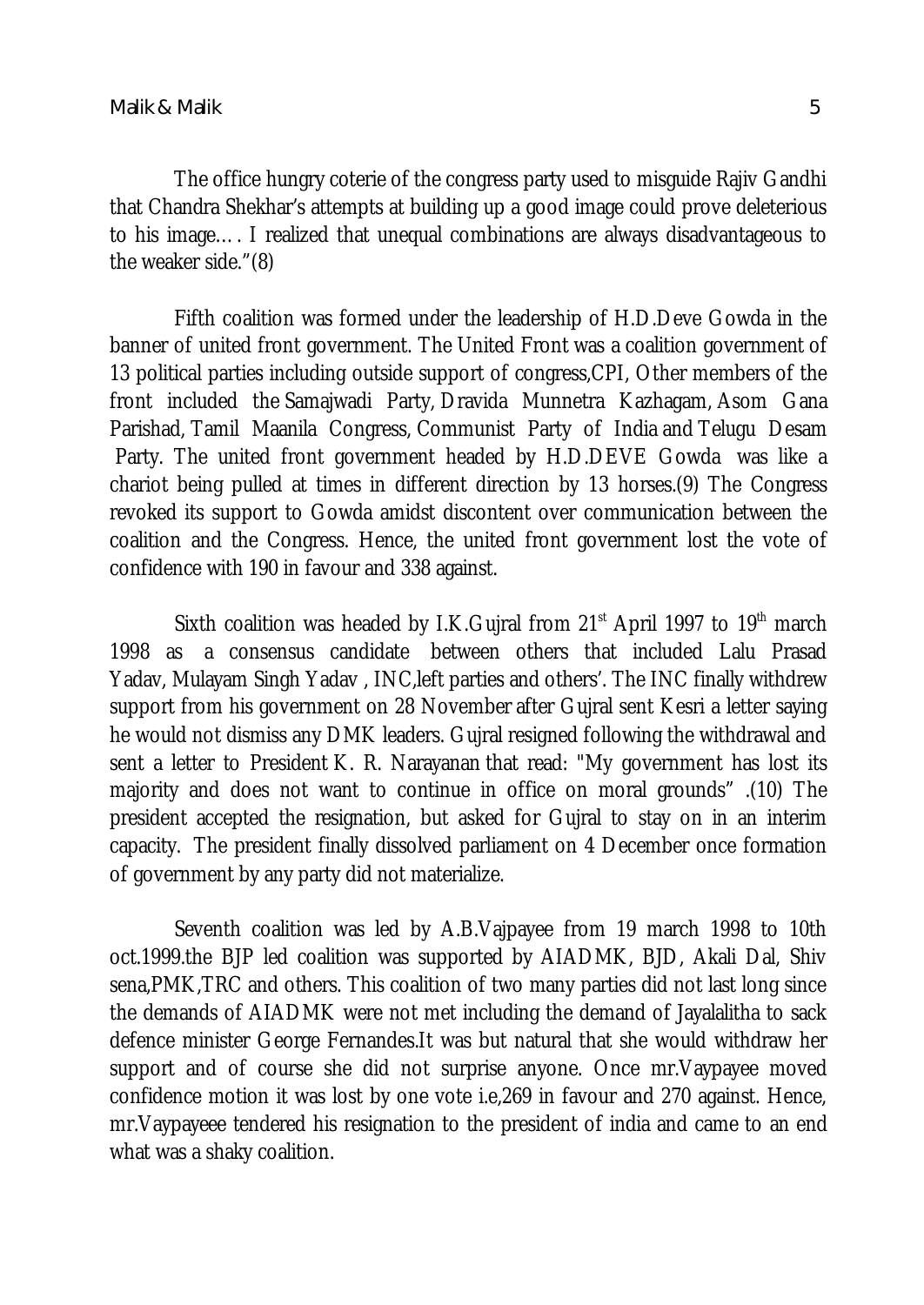India today observes :"The BJP won 182 seats to retain its status as the single largest party in the  $12<sup>th</sup>$  Lok Sabha.... if President K.R.Narayana invites Vajpayee to head the next government,the BJP leader will be a prisoner of his 13 disparate prepoll allies who hold 73 seats and a score of post poll friends who will inevitably extract a steep price for their support."(11).India then appears to have entered a long season of coalition governments.(12) " if the purpose of forming a coalition is to topple the existing government without any common programme of action or approach,the Coalition,however,broadbased or cohesive it may be,would not provide for stability and would in its turn be the victim of the same process of defections". As the former Governor of Punjab D.C.Pavate viualised in his book "Coalition Governments,Their Problems and Prospects ",Sahni,n.1,p.18.

Eighth coalition was formed after the 13th Lok sabha elections under the prime ministership of A.B.Vajpayee from 11th October 1999 to 21st may 2004 under the flag of national democratic alliance(NDA) led by BJP and supported by 24 political parties including AIADMK,Telgu desam party,NC,trinimool congress,shiv sena ,shiromani akali Dal and others.the coalition led by mr.Vajpayee had the support of different shades of opinion.It was a coalition of ideologies,cultures,social fabrics ,religions and above all coalition of regions yet NDA was dominated by the upper and middle castes. "the presence of the BJP as the strong pillar in the coalition ,the charismatic leadership of A.B.Vajpayee and the skilfull way in which diverse interests were accommodated ensured the stability of the coalition government". (13)

Nineth coalition was formed in may 2004 under the leadership of a stalwart economist Dr.Manmohan singh in the name of united progressive alliance supported by Nationalist Congress Party with 9 MPs,Rashtriya Lok Dal with 5 MPs,Jammu & Kashmir National Conference with3 MPs,Indian Union Muslim League with 3 MPs,Kerala Congress (Mani) with 1 MP and others including left parties. Outside upport was given by Samajwadi Party with 22 MPs, Bahujan Samaj Party with 21 MPs,Rashtriya Janata Dal with 4 MPs.

On 8 July 2008, the national media had the breaking news that Prakash Karat, the general secretary of the Communist Party of India (Marxist) (CPI , announced that the Left Front would be withdrawing support over Indo-U.S. nuclear deal.Despite many ifs , buts, oughs the government survived amid controversies over "vote for cash" scam which is never a bombshell in coalitions.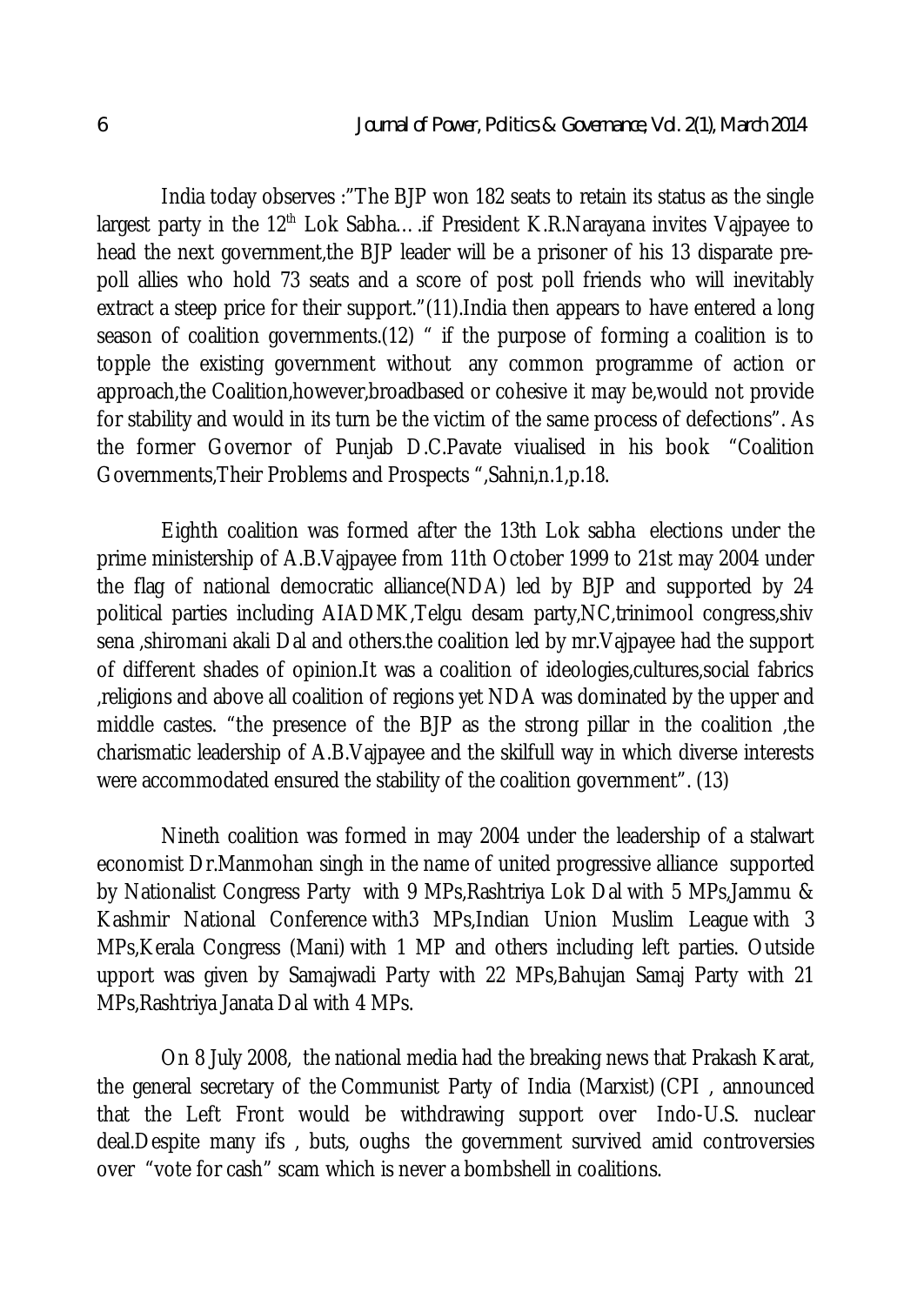The tenth coalition was formed by UPA  $2^{nd}$  in may 2009 headed by Dr.Manmohan singh as prime minister for 2<sup>nd</sup> term after 15<sup>th</sup> Lok Sabha elections chaired by Shri Sonia Gandhi as was done in 2004 . India held general elections to the 15th Lok Sabha in five phases between 16 April 2009 and 13 May 2009. With an electorate of 714 million.(14) (larger than the electorate of the European Union and United States combined.(15)

UPA  $2<sup>nd</sup>$  was short of 10 seats to reach the magical number of 272 as required under rules to form government. UPA 2<sup>nd</sup> had the outside support of Samajwadi party with 23 mps, Bahujan Samaj party with 21,Rashtrya Janta Dal with 4mps, Janta Dal secular with 3 mps, others with 3mps and others.

Due to the fact that UPA was able to get 262 seats — just short of 10 seats for a majority — all the external support came from parties who gave unconditional support to Manmohan Singh and the UPA. The Janata Dal (Secular), the Rashtriya Janata Dal, the Bahujan Samaj Party and the Samajwadi Party all decided to do so to keep out any possibility of a BJP government in the next 5 years.(16)

### **Coalition of Criminals**

The 15th Lok Sabha saw many MPs with pending criminal charges. At least 150 MPs have criminal cases against them, with 73 serious cases ranging from rape to murder.(17) While BJP has 42 MPs with criminal charges, Congress has 41. From UP, out of 80 seats, 31 have criminal cases.(18) The previous Lok Sabha had 128 MPs with criminal cases. "UP keeps its shame record: 31 MPs accused of crimes".(19)

An Analysis on 2009 elections for better understanding of 2014 elections for the relevance of coalition: How india voted

This election defied the predictions made by pre-poll predictions and exit polls and gave a clear mandate to the incumbent Congress government. According to many analysts after the election, many factors can be attributed for a landslide. According to the National Election Study 2009, published in the The Hindu newspaper after the election, the victory to the UPA government is attributed to saturation of caste-based identity politics, the focus on good governance and BJP's limitations, gave Congress the edge.(20)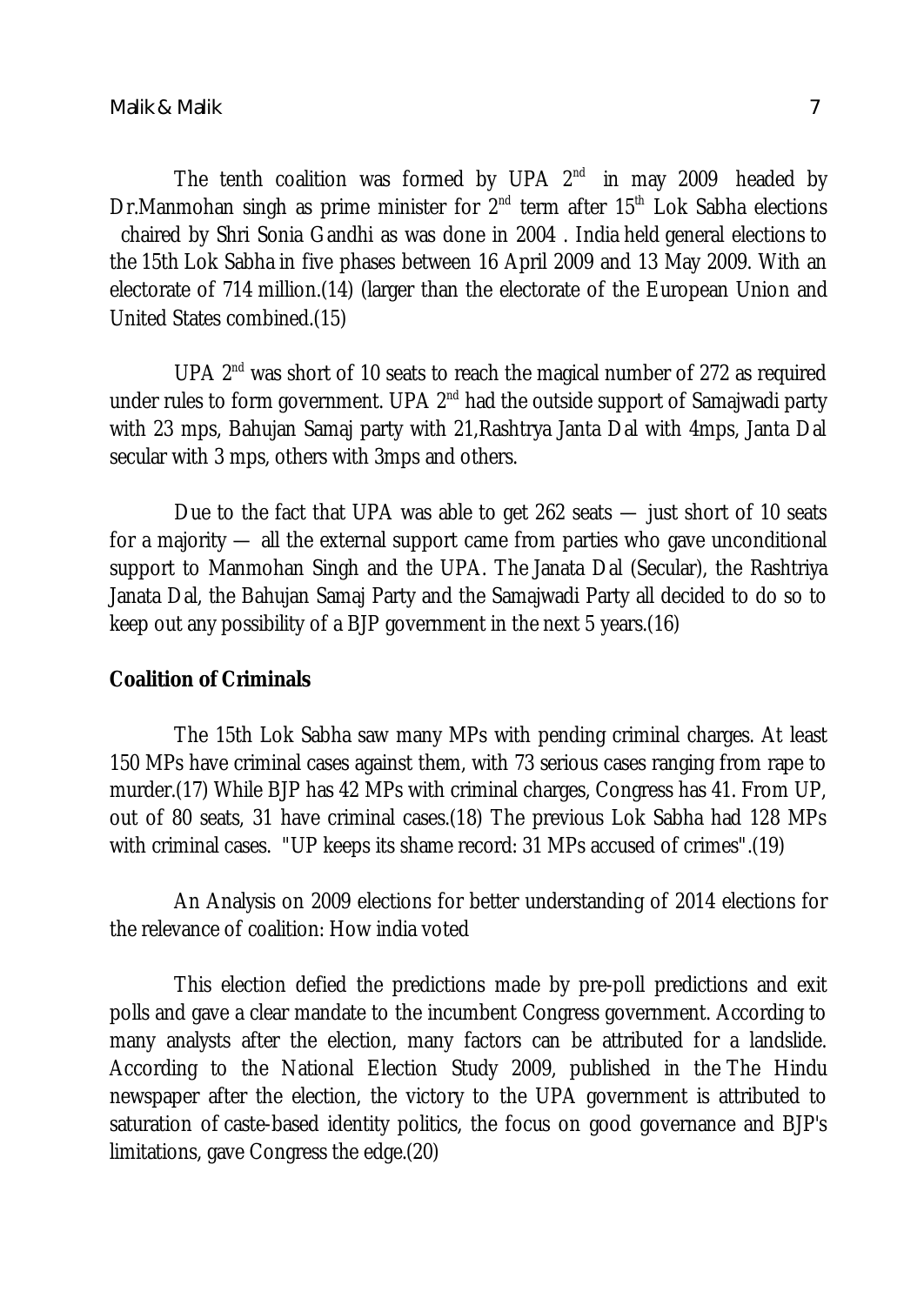The tenth coalition was more often in the news headlines for wrong reasons for past and present sins that includes 2G scam, coal mines scam, MGNREGA scam, common wealth games scam and what not !!.Notwithstanding the scams and withdrawal of support by the allies UPA 2 still managed to complete the term.

An analysis of how coalition partners withdrew the support to UPA 2.

On 18 September 2012, TMC Chief Mamta Banerjee, announced her decision to withdraw support to the UPA after the TMC's demands of rollback of reforms including FDI in retail, increase in the price of diesel and limiting the number of subsidized cooking gas cylinders for households, were not met.(21,22).

Likewise The DMK pulled out of the UPA government on 19 March 2013 over the issue of a draft resolution at the United Nations Human Rights Council of the alleged human rights' violations of Sri Lankan Tamils.(23).

Others who left the yoke of UPA include peoples democratic party, Jharkhand Vikas Morcha , All India Majlis-e-Ittehadul Muslimeen, Pattali Makkal Katchi and others on many issues needless to delineate upon.the UPA 2nd played its full innings despite BJP's criticism that 'UPA is 100 not out in scams'.What makes these coalitions work is the established fact that there are no permanent enemies or friends in politics, if there is anything permanent that is interest.

### **Relevence of Coalition in 2014**

The billion dollar question stands who would be on the throne after  $16<sup>th</sup>$  Lok Sabha elections?The answer depends upon how india votes in 2014 ? How political forces and parties motivate electorate ? How people take on the leading issues that almost engulfs the country in.There is almost an open secret that next government shall also be the coalition one .The options could be NDA,UPA,THIRD FRONT OR what others call FIRST FRONT.The issues that hit the canvassing are corruption,communal riots,secularism ,development,national security etc.The development syndrome and secularism might fetch the ground but who is the custodian of the duo? The 1984 operation blue star or the 2002 communal riots in Gujrat?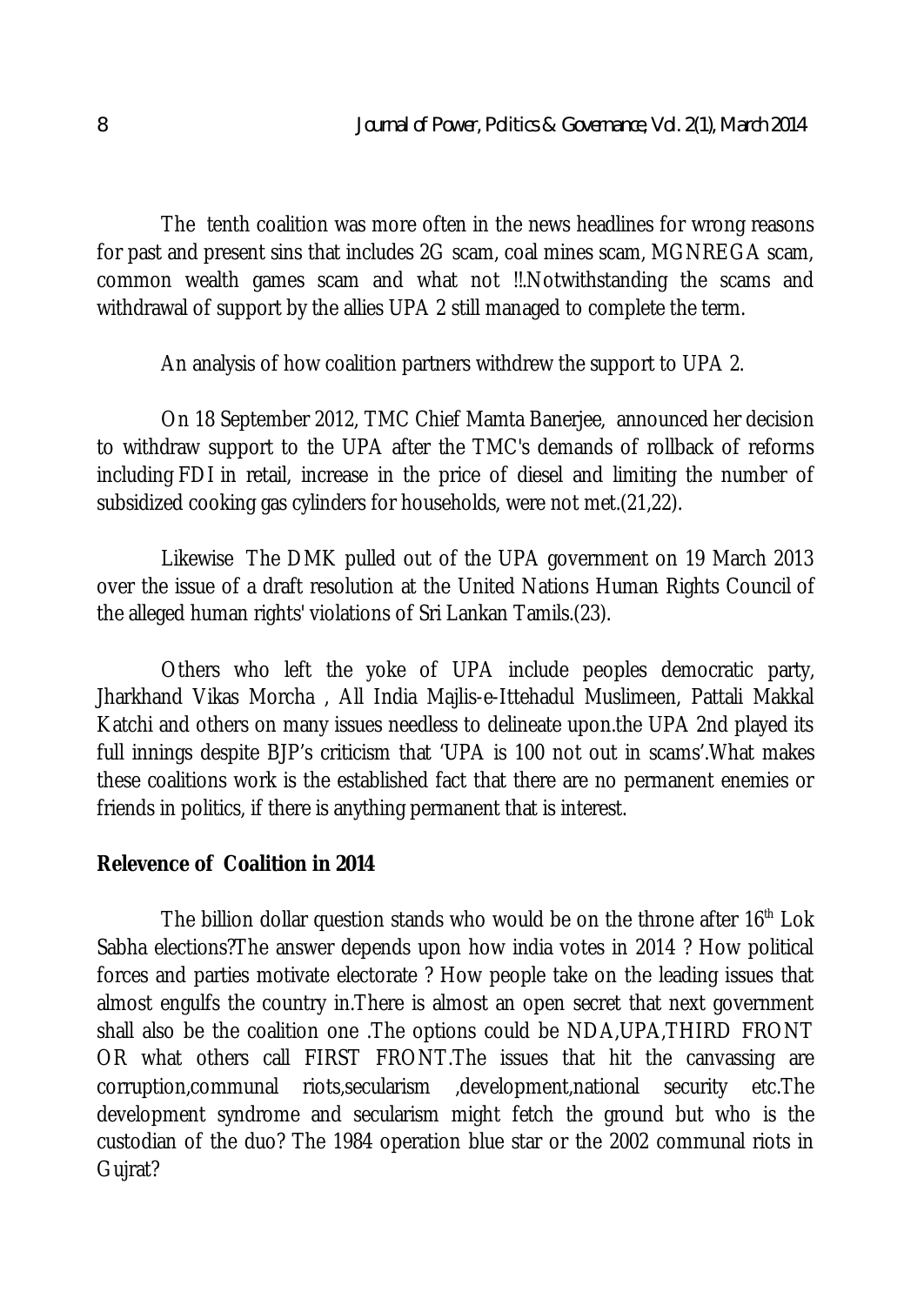The wave that is called "MODI WAVE" could also turn out to be a "MEDIA WAVE". Because,everything we know is what media depicts to us! Everything we see is what media shows us!everything we listen to is what media makes on air? So, one can say "politics is like weather . Every one talks about it ,but few understand it".The established unfortunate fact with Indian polity is the intellectuals or so called intellectuals do not caste vote! As Robert Dahl has rightly said "in politics, refusing to decide 'is simply deciding to allow others to decide for you"(modern political analysis 1991). Since article 326 of Indian constitution gives every adult Indian or 18 years Indian adult franchise to decide for him/her and the country.Those eligible voters are more than 81 crore ,should not they decide before others decide for them! Despite all this the perennial truth if the  $11<sup>th</sup>$  coalition will unfold in may 2014 in india.

#### **Different Surveys Also Presume Coalition Government**

According to Times Now-CVoter survey, the Congress is projected to get only 89 seats while the BJP is likely to cross 200 seats in the coming general election. (the times of india 13 February 2014 ).

The Pew Research Centre predicts More than three-fifths of Indian voters favour the opposition BJP in the upcoming general elections as against less than onefifth for the ruling Congress. The Pew Research Centre survey was conducted between December 7, 2013 and January 12, 2014 and included face-to-face interviews with 2,464 randomly selected adults, in states and territories that are home to roughly 91 per cent of the Indian population.(24)If surveys are made irrelevant by the statement of Bismarck "people never lie so much as after a hunt, during a war or before an election".But,the coalition politics is still relevant.

#### **Conclusion**

India finally seems to have made a perennial entry in the world of coalitions. The above analysis clearly depicts how hung parliaments become norm in the largest democracy with fragile or enduring impact. The crumbling of political parties creates gloomy electoral circumstances in which hung parliaments become rule rather than an exception.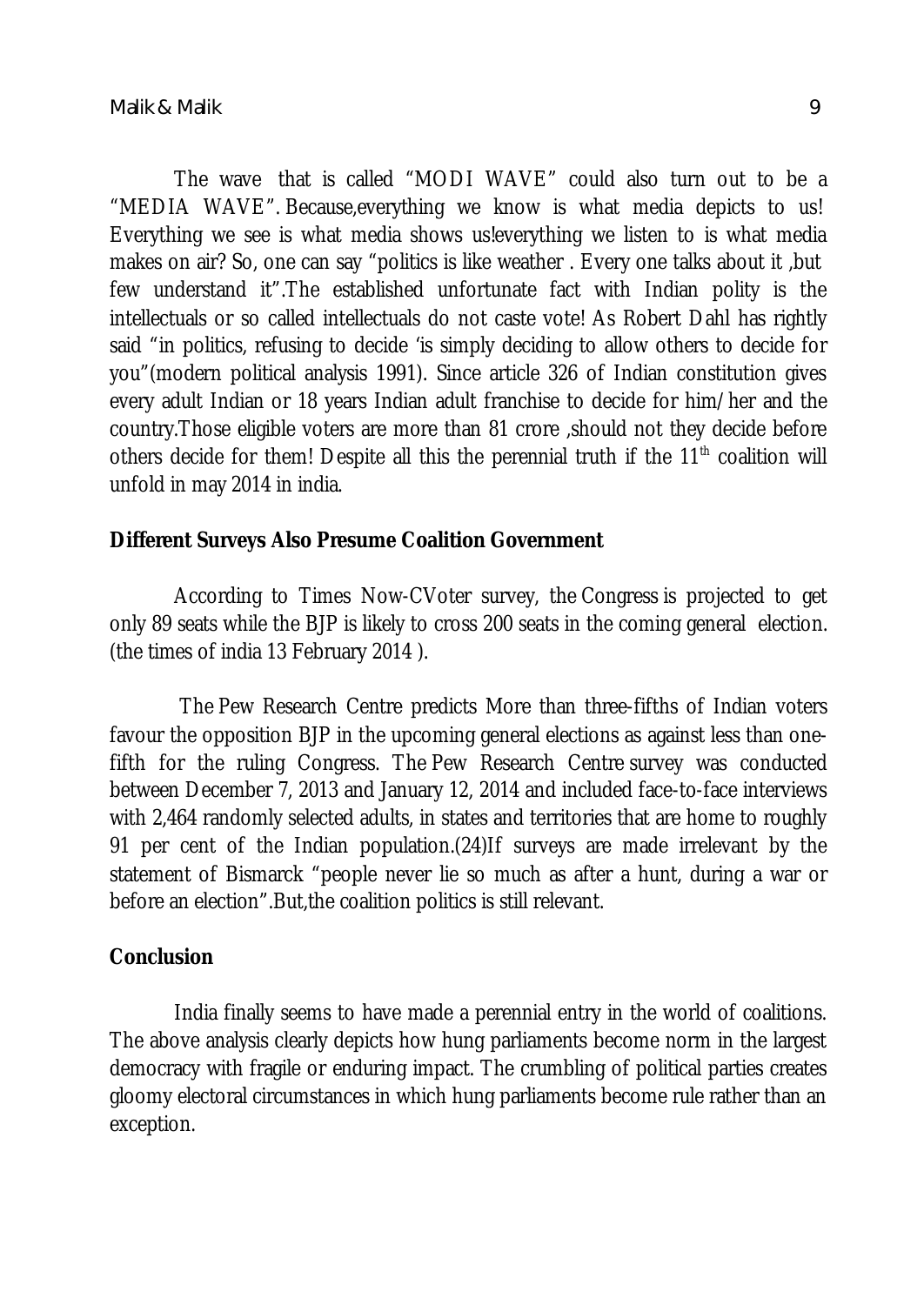Nevertheless, Indian democratic politics so far has been lacking in the aptitude and the culture of coalition forming and coalition maintaining succession of unhinged coalitions or minority governments has made its own contribution to the crisis of the State as the state is inextricably mixed with the webs of government.

## **References**

W.H.Ricker ,the theory of political coalitions(New Heaven,1962),page 12. The Indian journal of political science,vol.62,nov.4,December 2001,page 587. Acme International Journal of Multidisciplinary Research ISSN : 2320 - 236X , Vol - I, Issue - III ● March – 2013 page 57. Babu Lal Fadia,pressure groups in idian politics(New Delhi,1980),page 195-203. Saraswati Haider ," coalition governments or instability",September 1997 page 24. R.Venkataraman ,my presidential years (New Delhi,1994),.page 437 ibid. page 443. ibid. page 482. Agarala Esware Reddi , "coalition government ",politics india (april 1997)page 27. (^ Burns, John F (29 November 1997). "Premier of India quits, deepening political bedlam". The New York Times. Retrieved on 23 feb.2014.) Bhabani Sen Gupta ,india:problems of Governance (Delhi,1996)page 382. India today,march 16,1998,page 13. Dr.B.L.Fadia "Indian government and politics"Sahitya Bhawan Publications:AGRA 2008 page 743. ^ Shashi Tharoor (2009-04-16). "The recurring miracle of Indian democracy". New Straits Times. ^ EU (25 states) electorate=350mn <http://news.bbc.co.uk/2/hi/europe/3715399.stm>, US electorate=212 mm <http://elections.gmu.edu/preliminary\_vote\_2008.html> ^ "Scramble by rivals to support victorious UPA". Chennai, India: The Hindu. 19 May 2009. Retrieved on 5 march 2014. "150 new lawmakers accused of breaking law". Ibnlive.in.com. 2009-05-17. Retrieved in march 2014. ^ "UP keeps its shame record: 31 MPs accused of crimes". CNN-IBN. 18 May 2009. Retrieved in march 2014. CNN-IBN. 18 May 2009. Retrieved 05 march 2014. ^( "How India Voted: 2009 Overview". Hindu Newspaper. 19 May 2009. Retrieved in march 2014.) ^ "Rupee falls after TMC pulls out from government". Monetcontrol.com. Retrieved 9 march 2014. Jump up^ "Mamata's party ready to meet President tomorrow to officially quit UPA". NDTV. Retrieved 9 march 2014. ^ Jump up to:a b DMK pulls out of UPA govt over Sri Lanka Tamils issue - Times Of India. The Economic Times feb.27, 2014.